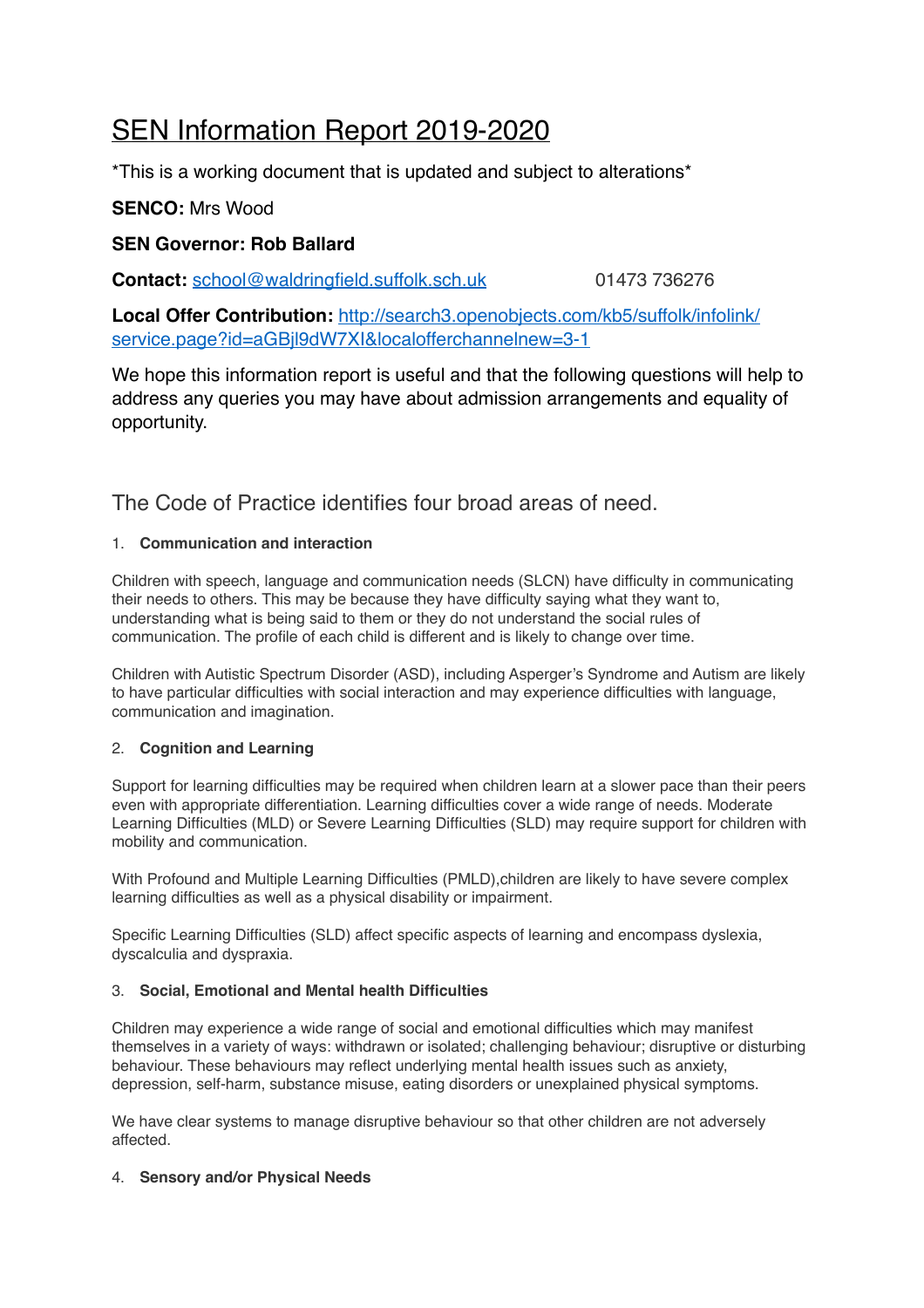Some children require special provision because they have a disability which hinders them from making use of the educational facilities generally provided. These difficulties may be a vision or hearing impairment, multi-sensory impairment or physical disability all of which require special equipment.

The school will identify the special needs of a child to work out what action it needs to take. It will identify needs alongside parents, carers and other health and education specialists and ensure that due consideration is given to the needs of the whole child not just the special educational needs.

# **How does the school know if my child needs extra help?**

We have a number of methods to help us identify if a child needs extra help.

These include:

- Information from your child's pre-school or previous school
- Information from other services who have worked with your child, for example a speech and language therapist

This information will be used to ensure that we meet any additional needs your child may have. Once your child is in school, we will monitor their progress and development. If we have any concerns, in consultation with parents, we may ask other professionals to give advice and support.

#### **What should I do if I think my child may have Special Educational Needs?**

- Talk to your child's class teacher and/or Mrs Wood. Your concerns will always be taken very seriously, your views are very important to us.
- Children are supported most effectively in their learning when the school, parents and child work in a partnership.

#### **How will school staff support my child?**

- Your child's needs will be met within the classroom, supported by high qualityfirst teaching, including lesson planning that takes account of the needs of each child, and additional adult support where necessary.
- The progress of all children is reviewed on a regular basis.
- The class teacher will develop a plan for your child with appropriate appropriate targets. This will be reviewed regularly to ensure that support remains appropriate and information will be shared with you. Your child will be involved in this in a way that is appropriate for them.
- Where necessary, an individual programme of support will be used and progress monitored.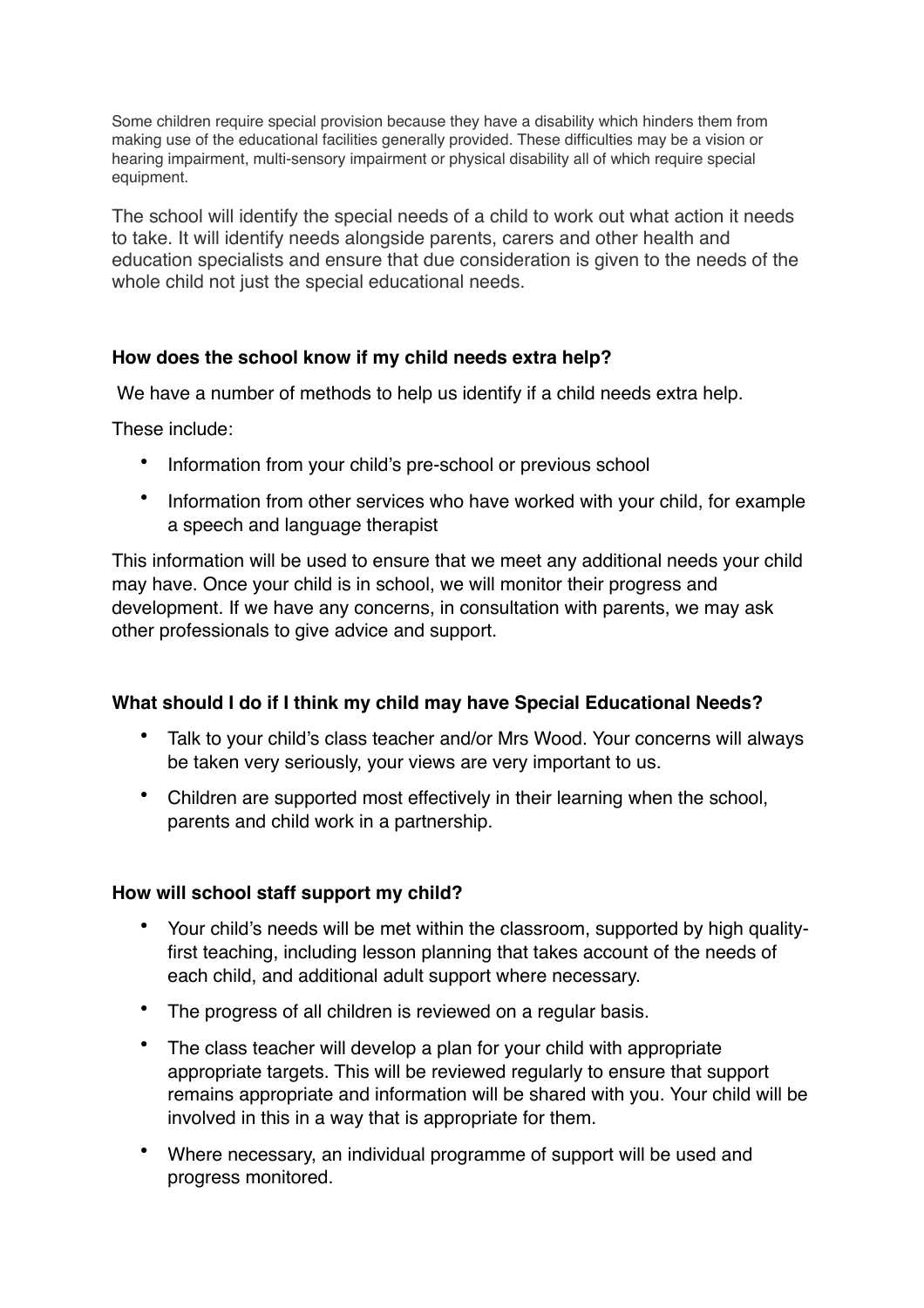- Where necessary, the school may seek support from outside services. This will be discussed with you and a referral made with your permission.
- The governing body is responsible for ensuring that funding is used appropriately and for monitory teaching and accessibility. There is a designated SEN governor (Rob Ballard) who works with Mrs Wood.

## **How will the curriculum be matched to my child's needs?**

- Lessons are pitched appropriately, so that all children can learn and progress.
- Teachers take account of the needs of each individual child and plan different tasks and resources appropriately.
- Tracking and assessment enables each class teacher to analyse the progress of the child.
- Pupil progress meetings are held to discuss suitable teaching programmes for each child.
- Targets are set to support children's individual needs and are regularly updated.
- Intervention programmes are put in place as necessary to help children with areas they need help with
- Children work in a variety of groupings, such as response partners, small supported groups, one to one, mixed ability and similary ability groups.

# **How will I know how my child is doing?**

# **How will you help me to support my child's learning?**

- You will be invited to attend a parents evening in the Autumn and Spring terms to discuss your child's progress with their class teacher. You are also welcome to arrange a meeting with their teacher to discuss their progress at any time during the year.
- Targets are set to support children's individual needs and for children with Special Educational Needs these are recorded on an Individual Education Plan (IEP). These targets will be discussed with parents and you will be asked to sign this document. The IEPs are regularly monitored and updated and your contributions will be welcomed.
- Class teachers and Mrs Wood will be able to share with you ideas, resources, recommendations and information sources for supporting your child's learning.
- Children are supported most effectively in their learning when the school, parents and child all work together.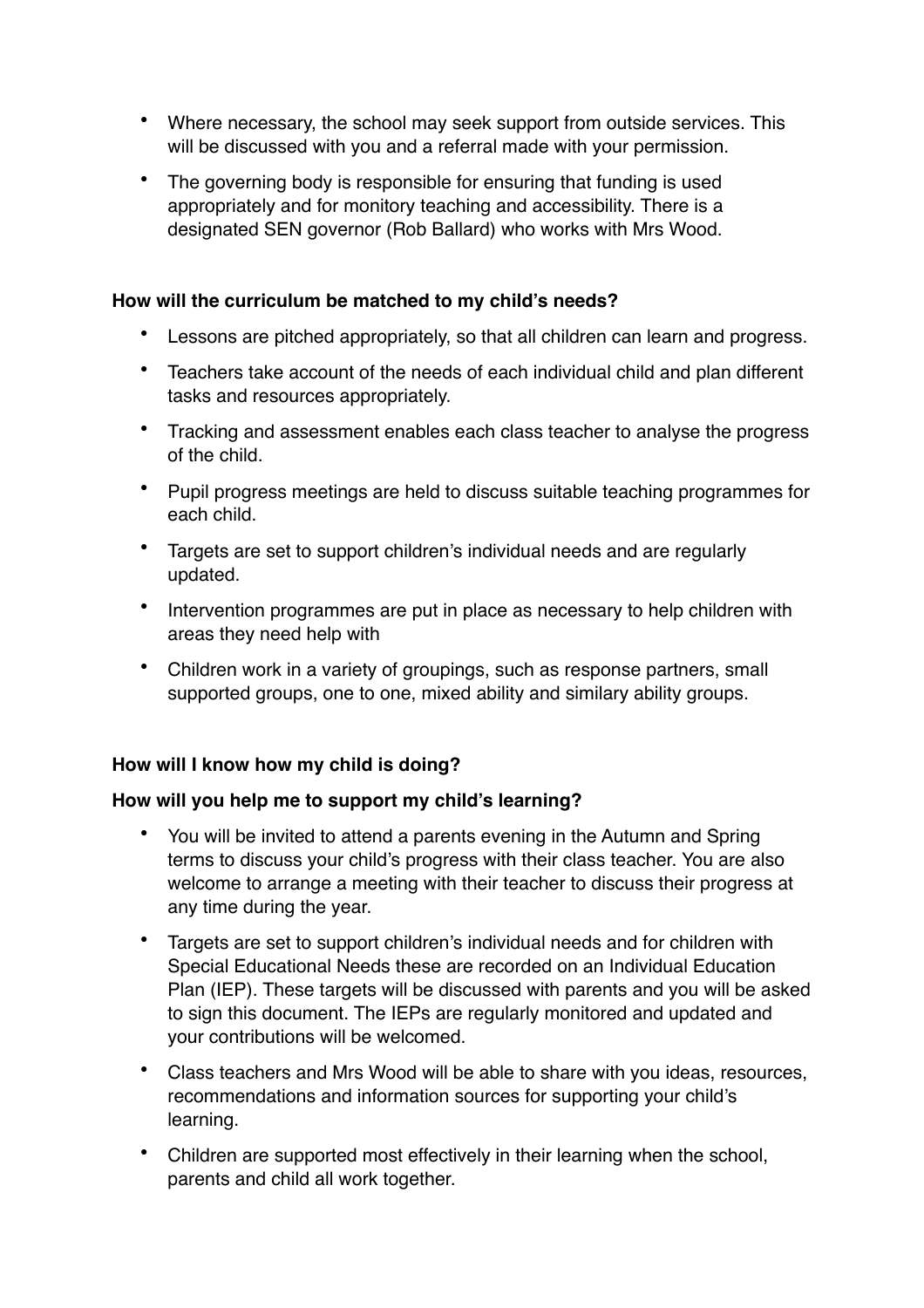# **How can children be involved in their own learning and time at Waldringfield?**

- All children are aware of their personal targets and the steps they can take to achieve them.
- We have a school council with representatives from each class including those with special education needs and meet regularly to discuss the school environment.
- We actively encourage children to find a trusted adult to talk to if they have any concerns or worries.

## **What training have staff had, or are undertaking, to support children with Special Needs?**

- The Head Teacher is the Continuing Professional Development (CPD) Coordinator for class teachers and teaching assistants. This role ensures that all staff have the skills they require to support the pupils in our school.
- Observations regularly take place to ensure the sharing of good practice.
- Medical training to support pupils with medical care plans such as allergies and asthma.

## **How will my child be included in activities outside the classroom, including school trips?**

- We make sure that activities outside the classroom and school trips are available to all.
- Risk assessments are carried out for each trip and a suitable number of adults are made available to accompany the pupils, with one to one support and alternative transport available if necessary.
- Parents/carers are invited to accompany their child on a school trip if this ensures access.
- Breakfast and after school clubs are available to all pupils and adjustments will be made to support participation if necessary.
- We have clubs each lunchtime and the Golden Mile at playtime to ensure children have options for a structured activity if they would prefer.
- Health and safety audits are conducted as and when appropriate.

#### **How accessible is the school environment?**

• Each SEND child has a risk assessment of their access needs carried out by Mrs Wood and we purchase or borrow any equipment needed to remove an access barrier eg. an exercise table, a toilet hoist, a raised chair, dietary modifications, IT hardware with appropriate software etc.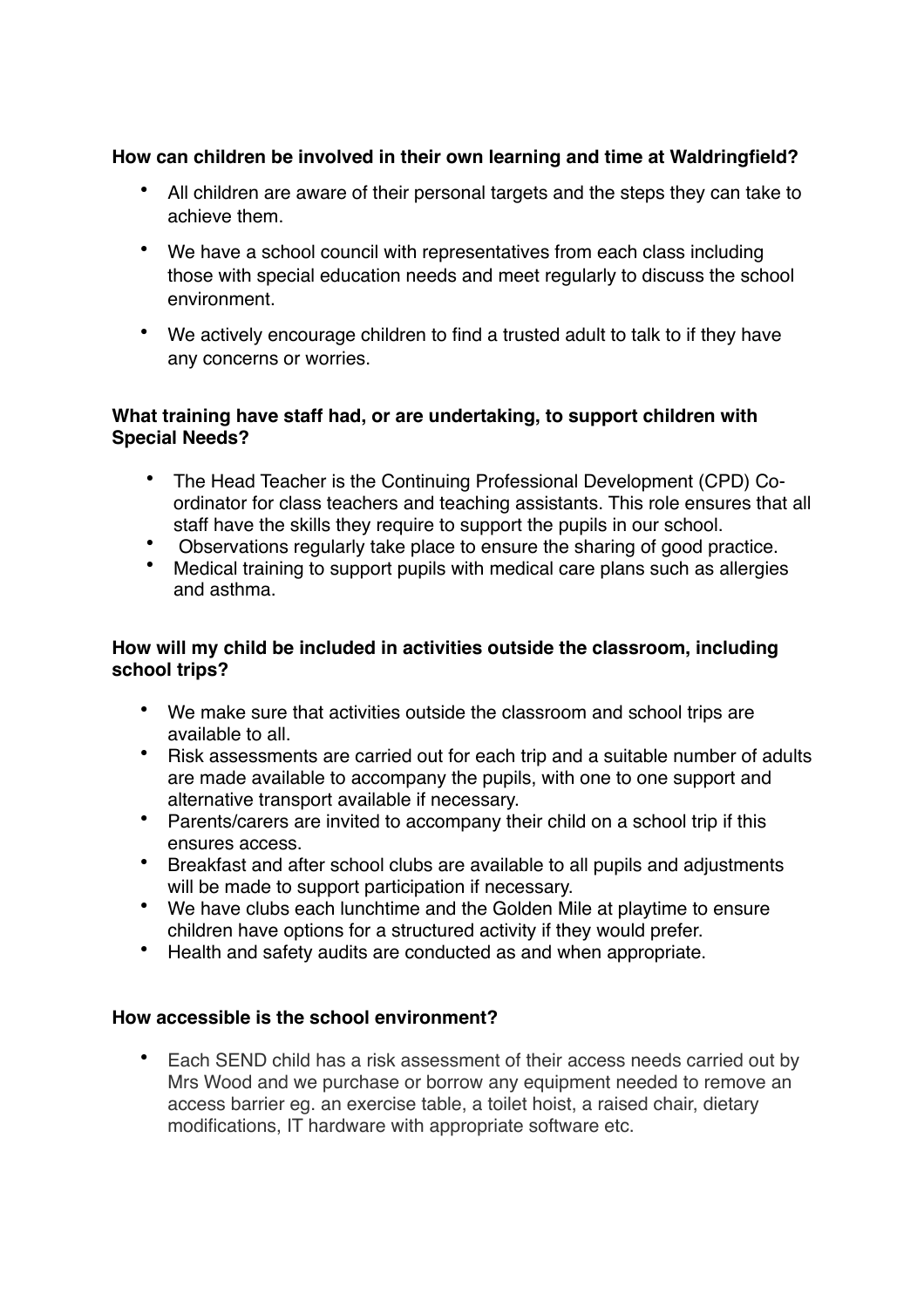- All classroom resources are made accessible by making personalised modifications as necessary eg. coloured overlays, enlarged type, dyslexic dictionaries, proximity to whiteboards, PECS book etc.
- Physical activity planning is personalised to the needs of each child through liaison with specialist services eg. wheelchair throwing activities, swimming at a local pool with a hoist, Makaton and Picture Exchange Communication System (PECS) by teachers.
- Trip sites are visited beforehand to ensure any barriers are removed or alternate provision is put in place eg. suitable travel arrangements, road crossing safety measures, a zip wire double harness, keys for accessible toilets, provision for crossing rough terrain etc.
- Extra-curricular provision ensures equal access to all children with individual arrangements eg. an additional adult for supervision or as a facilitating partner.

#### **How will the school prepare and support my child to join the school, transfer to a new school or the next stage of education and life?**

- Induction events take place during the summer term for all children who are the joining the Reception in September.
- If a child is entering our Reception, we will have meetings beforehand with parents and any professionals that have been involved with the family to date. We take time to share all your knowledge about your child so that we can plan the way forward together. Once your child has started school we will continue to chat on the phone, meet up at the start or end of the school day and have review meetings with school staff and external agencies.
- In Years 5 and 6, long before High school transition, we arrange visits to the High School for each child with special needs.
- Close liaison between SENCO, teachers in the Early Years, Key Stage 3 and dual placement settings. This may involve multi-agency meetings to support the transition.
- Transition to new class facilitated by sessions during the summer term with class teachers and environment.
- New schools are invited to attend any reviews prior to transition.
- Pupil voice (children are asked their views on an issue either individually or insmall groups).

#### **How are the school's resources allocated and matched to children's special educational needs?**